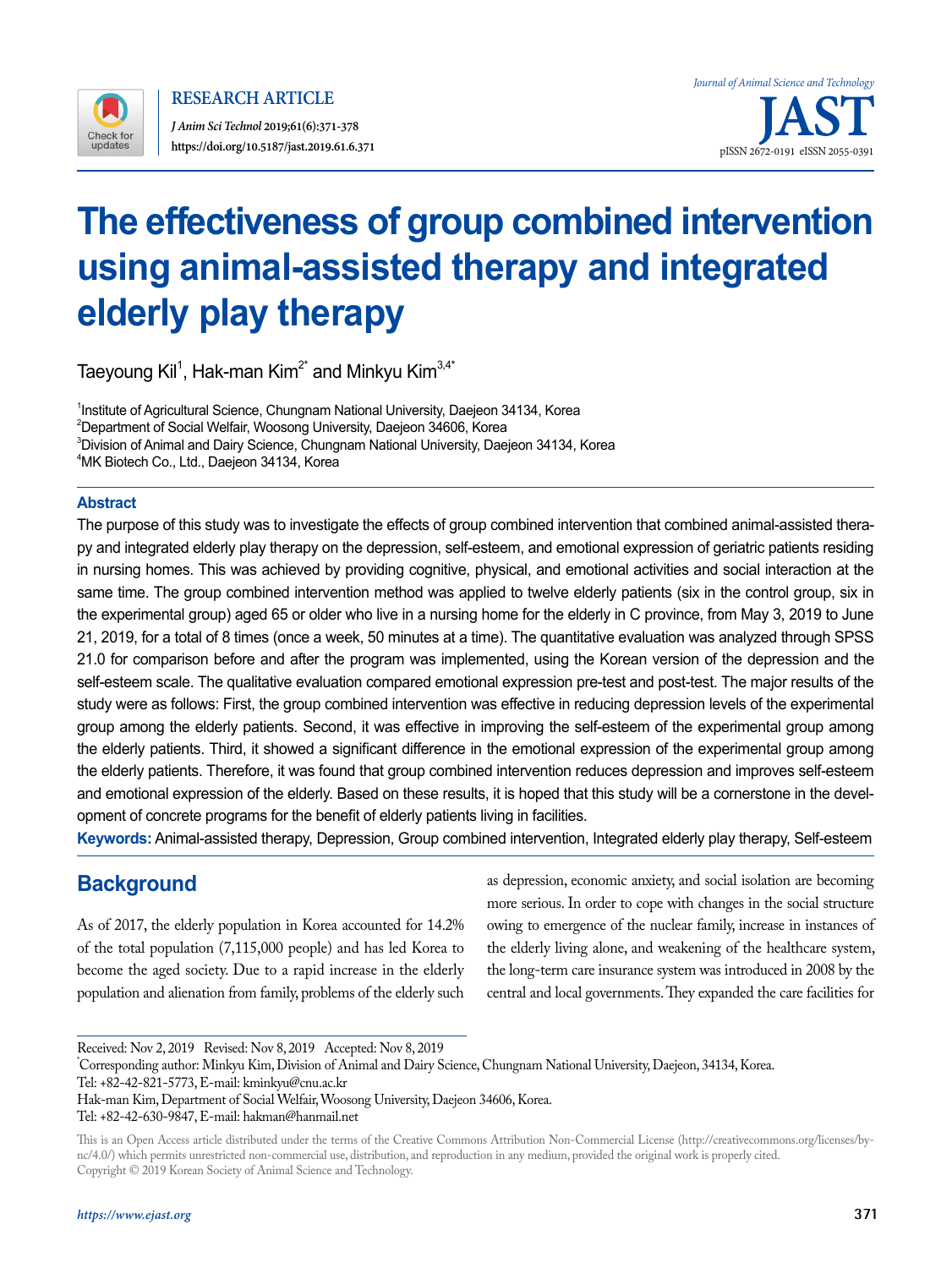# **JAST**

the elderly in line with the increasing demand. In this short period, a quantitative infrastructure of facilities was established, but conflicts the elderly experienced mentally were not considered. Issues such as changes in lifestyle, individual differences according to the health condition, decrease in self-esteem due to difficulties and restrictions in daily life, alienation from the family, and depression caused by the death of a spouse were not given enough attention [1].

Among the elderly, depression is caused due to stress, economic problems, loss of social role, health conditions, and social isolation due to changes in family relations. The degree of geriatric diseases became more serious with the increase in age among the elderly in facilities in comparison to the general elderly population [2,3]. In a study on self-esteem, the elderly living in facilities were more depressed than hospitalized patients, had lower self-esteem, and had negative correlations with depression and self-esteem [4–6]. However, intervention programs focusing on specific variables such as depression and self-esteem are relatively insufficient, and it is very important to provide a stimulating environment for active intervention in psychosocial difficulties experienced by the elderly in facilities [7]. In several studies, it was proved that group combined intervention including objective activities was effective in reducing depression and improving the self-esteem of elderly people with geriatric disease or nursing home elderly [5,6,8–12]. In the clinical field, it has been observed that the elderly will express and reflect their emotions while participating in various activities, which provides opportunities for communication among participating members and promotes psychological and emotional stability through the establishment of an emotional support system [13,14].

In the past 10 years, various domestic and foreign studies have proposed numerous approaches to combine cognitive rehabilitation, occupational therapy, physical activity, music therapy, art therapy, recollection therapy, recreation, animal meditation, etc. in order to be more effective interventions [15–17]. The combined intervention program to improve health conditions and quality of life of patients living in geriatric nursing homes is divided into four categories: cognitive activity, physical activity, emotional activity, and social interaction activity [14,16]. It is a combined or complex method of non-drug therapy applied to the subjects. Physical, mental, and social rehabilitation of the elderly can improve social function, mental state, and quality of life as well as reduce national costs [18,19].

In animal-assisted therapy (AAT), therapy dogs interact with clients in animal assisted interventions, to enhance therapeutic activities and well-being including the physical, cognitive, behavioral and socio-emotional functioning of clients. Well trained therapy dogs exhibit the behavior that human clients construe as friendly and welcoming [20]. Especially, AAT can improve physical and mental health; alleviate loneliness; reduce stress, anxiety, and depression; promote social interaction through exercise and playfulness; unconditional love and affection for the elderly. Caring for pets is safer than caring for children, restores the active growth and self-esteem of the elderly, and provides them with valuable companions [21]. Integrated elderly play therapy (IEPT) is focused on maintaining an optimal state to prevent or solve psychological and social difficulties by recovering lost abilities or memories. This is achieved by actively participating in play behavior by being convinced of the therapeutic power of play, and consists of an integrated approach involving activities such as music, art work, language or literature, physical exercise, cognitive games, living area, and traditional play [22,23].

The complex approach of non-drug therapy has been able to address various requirements of elderly patients, caregivers, and therapists according to the complexity and proreess of geriatric diseases. It has been of increasing interest in clinical fields over the past few years [22,24].

In particular, several studies have been actively conducted to prevent and treat cognitive disorders, mild cognitive disorders, and geriatric diseases without dementia [9,11]. Many studies showed that the combined intervention of AAT, occupational therapy, play therapy and social interactions was effective in improving quality of life through maintenance of cognitive function, independence in the community, recovery of self-esteem, and reduction of depression in the elderly [8,16,25,26]. The complex intervention of AAT for the elderly with mental pain presented the most reasonable results in the clinical environment [27]. However, it is difficult to find clinical studies applying complex intervention method to the elderly living in elderly nursing homes with various functional disabilities.

The combined intervention of AAT and play therapy, which has been conducted in various domestic and foreign studies so far, has been found to have a positive effect on the self-esteem of the elderly, also reducing depression [8,15,26,28]. However, it was pointed out that the intervention method is not described in detail and the activities that stimulate the interest and active participation of the elderly are insufficient. In addition, intervention for the elderly in facilities is different depending on the institution. As the people who provide the guidelines, curriculum, and programs differ, qualitative management of the intervention contents is necessary [12].

In order to complement the limitations of previous studies and accumulate academic and clinical data, it is expected that the combined intervention of AAT that aids in the treatment and recovery of mind and body through interaction with animals and IEPT can be an interesting and effective approach.

So far, group combined intervention has been conducted for the precedue of each of the social interaction activities that preserve residual functions, by preventing planned and purposeful phys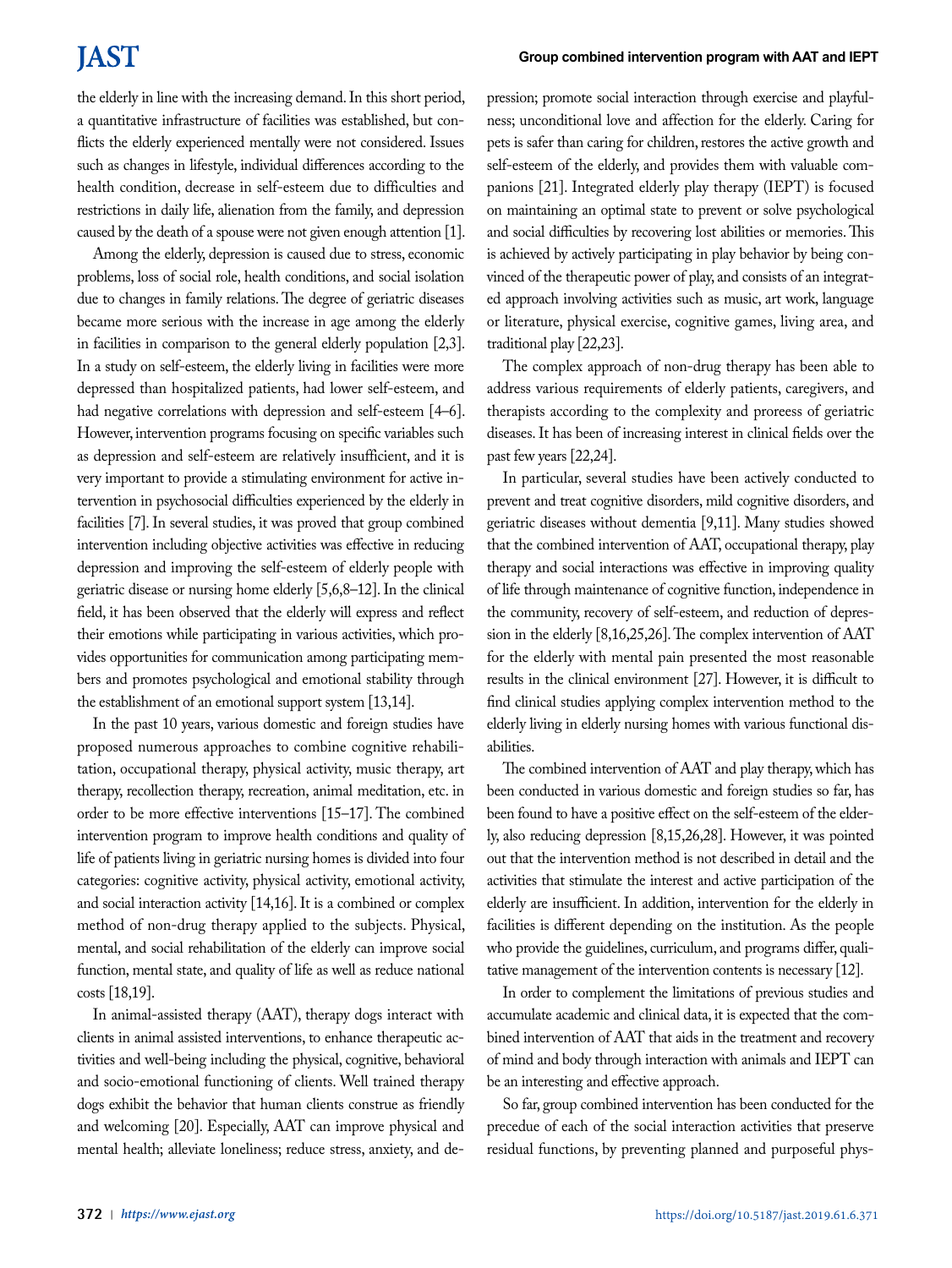ical activities to improve physical health, cognitive training that reflects the specific cognitive function and requires guidance by the therapist, emotional activities that mainly apply recall therapy, and depression that is related to damage of the cognitive function [15]. As suggested by Fabel et al. [29], synergies were provided to improve cognitive function and emotion for more positive effects of complex intervention. Environments that stimulate cognitively even if physical activity is minimized were also provided. In addition, the use of animals enabled expression of intimate emotions and social interaction to occur more effectively. Therefore, two single intervention methods were combined into a program to reduce depression among the elderly and improve self-esteem. In addition, this study encouraged the individual emotional expression of the elderly participating in the study by providing communication opportunities and enhancing emotional stability among members. This was done in order to supplement quantitative research by using the qualitative research method suggested by a researcher [14].

This study will investigate the effects of group combined intervention including purposeful activities and social interaction on the self-esteem, emotional and mental health of elderly patients with geriatric diseases living in elderly nursing homes.

## **Materials and Methods**

#### **Subject of study**

The subjects of this study were elderly geriatric patients who wanted to participate in the program and were living in a nursing home for the elderly in C province. As shown in Table 1, participants of the program were twelve elderly patients aged 65 or older. Six were assigned to the experimental group, and the other six to the control group. Of all the subjects in the experimental group, two were men and four were women, and the average age was 79.5 years.

|  |  |  | Table 1. General characteristics of the experimental group |  |  |  |
|--|--|--|------------------------------------------------------------|--|--|--|
|--|--|--|------------------------------------------------------------|--|--|--|

# IAST

Three of the subjects were agnostics, two were Christians, and one was Buddhist. Three of them were elementary school graduates, two of them were middle school graduates and one of them was a high school graduate. The income level of subjects was three were middle class, two were lower-middle class and one of them was upper-middle class. As the subjects had geriatric diseases and were unable to walk, they were mostly able to participate in wheelchair activities. The control group also participated in six elderly geriatric patients were living in a nursing home that was tested for homogeneity. There were no issues with the combined intervention (AAT and IEPT) program and there was no difficulty in demonstrating cognitive ability and communication.

#### **Research design and data collection**

To verify the effectiveness of the intervention program that combines AAT and IEPT, the difference before and after education between the experimental group and the control group was compared using the non-equivalent control group pre- and post-test. As demonstrated in Table 2, the pre-test was conducted on the day of intervention, and the post-test was conducted at the time of intervention. This study provided a 50-minute program once a week as a combined intervention method. The researcher, who is an expert in AAT and certificated in elderly play therapy, and currently in charge of individual and group programs at a geriatric hospital, cooperated with program design, progress, observation and evalua-

| Group              | <b>Pre-test</b> | Intervention                                   | <b>Post-test</b> |
|--------------------|-----------------|------------------------------------------------|------------------|
| Experimental group | O,              | $\mathsf{X4}^{\scriptscriptstyle{\text{(1)}}}$ | Ő,               |
| Control group      | J3              | $\blacksquare$                                 |                  |

<sup>1)</sup>Multimodal interventional program.

Pre-test, the day of intervention; Post-test, end of intervention.

| rapic 1. Ochorar characteristics of the experimental group |        |     |                 |                               |              |                                                   |                                                                                                                       |
|------------------------------------------------------------|--------|-----|-----------------|-------------------------------|--------------|---------------------------------------------------|-----------------------------------------------------------------------------------------------------------------------|
| <b>Participants</b>                                        | Gender | Age | <b>Religion</b> | <b>Education</b>              | Income level | <b>Geriatric diseases</b>                         | <b>Activity characteristic</b>                                                                                        |
| A                                                          | M      | 86  | Christian       | High school<br>graduate       | Lower-middle | Hypertension,<br>diabetes, stroke                 | The lower limb function is inconvenient, but the<br>upper limb function is good and can be operated<br>by wheelchair. |
| B                                                          | M      | 75  | Christian       | Middle school<br>graduate     | Middle       | Hyperthyroidism,<br>hypernasitis,<br>hypofunction | Cognitive state and communication is good, and<br>it is possible to take a wheelchair.                                |
| C                                                          | F      | 76  | Atheist         | Elementary school<br>graduate | Middle       | Stroke (hemiplegia)                               | Although she has mild cognitive impairment, she<br>can participate in the program in a wheelchair.                    |
| D                                                          | F      | 81  | <b>Buddhist</b> | Elementary school<br>graduate | Lower-middle | Diabetes.<br>minor dementia                       | Sometimes she show abnormal behavior, but<br>general communication is possible, and she can<br>act as normal walking. |
| E                                                          | F      | 78  | Atheist         | Elementary school<br>graduate | Upper-middle | <b>Stroke</b>                                     | A strong will to rehabilitate and active in a<br>wheelchair.                                                          |
| F                                                          | F      | 81  | Atheist         | Middle school<br>graduate     | Middle       | Cerebral infarction.<br>wrist fracture            | A week after entering the hospital, she have a<br>little inconvenience and can participate in the<br>program.         |

M, male; F, female.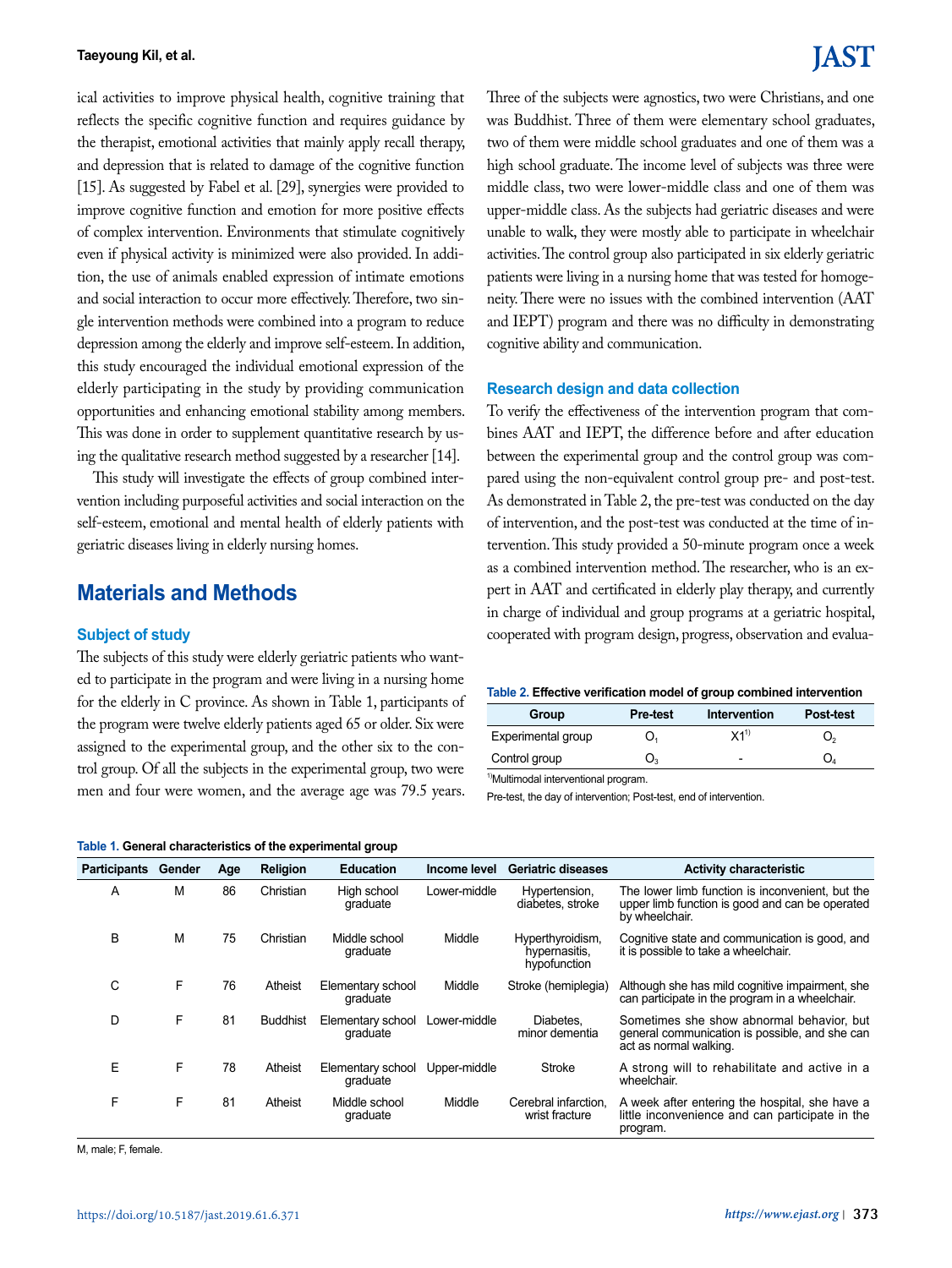# **JAST**

tion. In addition, one assistant with a clinical certificate, two social workers, one occupational therapist, two physical therapists and four care workers were involved to consider the drop-out and to apply effective play therapy to the elderly even after the program had ended. The dogs were vaccinated and dewormed in advance– two poodles over 1 year old and two mixed breeds who were 2 years old were guided by pet therapy experts to participate in the program with sufficient rest, so that they were not exposed to stress caused by the program.

Data was collected from May 3 to June 21, 2019 with the help of one assistant, two social workers, and three care workers. Data related to the study was collected using a structured questionnaire. Prior to data collection, the researcher's identity was revealed to the participants from a standpoint of ethical consideration, and the purpose of the study was specifically explained. The subjects involved were willing to actively participate in the program by informed consent.

#### **Measurement tools**

#### *Depression*

The Korean version of the depression scale, Geriatric Depression Scale Short Form-Korea (GDSSF-K) developed by Kee [30], was used as a tool to test the degree of depression. GDSSF-K is a standardized scale used for Koreans, and its simple implementation and scoring method makes it advantageous when being applied to the elderly. It consists of 15 questions in total, the total score is 15 out of 15, and the cut-point is based on 5 points. The higher the score, the higher the degree of depression. In this study, Cronbach's  $\alpha$  was 0.965.

#### *Self-esteem*

Self-esteem is an evaluation of one's self-concept, which is based on one's overall evaluation of themselves, as they accept themselves positively and perceive themselves as valuable human beings.

This method was developed by Rogenberg [31] and translated by Jon [32], and one of the biggest advantages of this scale is that it has been used for a long time in the wide group and has been proven to have predictive and constructive validity. The scale used in this study consists of 10 questions, five of which were positive and five were negative. For positive questions, the score was measured on a 5-point Likert scale  $(1 = not at all, 5 = very yes)$ , and negative questions were scored by reverse coding. The score ranged from 0 to 40, which means that higher the score, higher the self-esteem. In this study, Cronbach's α of self-esteem was 0.937.

### *Qualitative research tools: classification of emotions using words*

Emotional word classification is used to provide opportunities for communication among members and to promote emotional stability. This is accomplished by checking the basic category of an individual's emotions, using words frequently used by Koreans in their emotional expression as a basic list. The five emotional words used by the program participants were expressed on a 100-point basis, and the 30 emotions expressed by six elderly patients in each group were classified into positive and negative emotional words, as demonstrated in Table 3. This method was used to complement quantitative evaluation in various clinical settings [14,33].

### *Group combined intervention program (AAT and IEPT)*

The group combined intervention program is a combination of two single intervention methods: AAT and IEPT. Based on the results of verifying the effectiveness of combined intervention at home and abroad to help elderly patients living in nursing homes recover their self-esteem and reduce depression, based on the clinical analysis and evidence collection [16,24].

Each session comprised a single intervention program combined with cognitive, physical, emotional, and social interaction activities. The contents of the program are displayed in Table 4.

## **Results**

## **Comparison of depression levels before and after implementing the group combined intervention program**

On comparing the results of the experimental and control group before and after the implementation of the group combined intervention program, we can observe that the average changes in depression levels exhibited by the experimental group were more substantial than the average changes exhibited by the control group. The mean values and standard deviation of each group were analyzed to determine the effects of the group combined intervention program on the depression levels of the elderly patients. As demonstrated in Table 5, the depression levels of the experimental

#### **Table 3. Emotional word classification**

| Positive emotional expressions                                                                                                                                   | Neutral emotional expressions                | Negative emotional expressions                                                                                                                                                                                                        |
|------------------------------------------------------------------------------------------------------------------------------------------------------------------|----------------------------------------------|---------------------------------------------------------------------------------------------------------------------------------------------------------------------------------------------------------------------------------------|
| Enjoyment, pleasure, happiness, satisfaction,<br>warmth, sense of accomplishment, expectation,<br>ecstasy, interest, excitement, impressive,<br>interesting etc. | Surprise, hardness, flat, extraordinary etc. | Disappointment, sadness, stifling, frustration,<br>unhappiness, irritability, loneliness, dreariness,<br>anger, fear, unfairness, regret, terrible,<br>painfulness, guilt, suffering, worry, discomfort,<br>no desire, futility, etc. |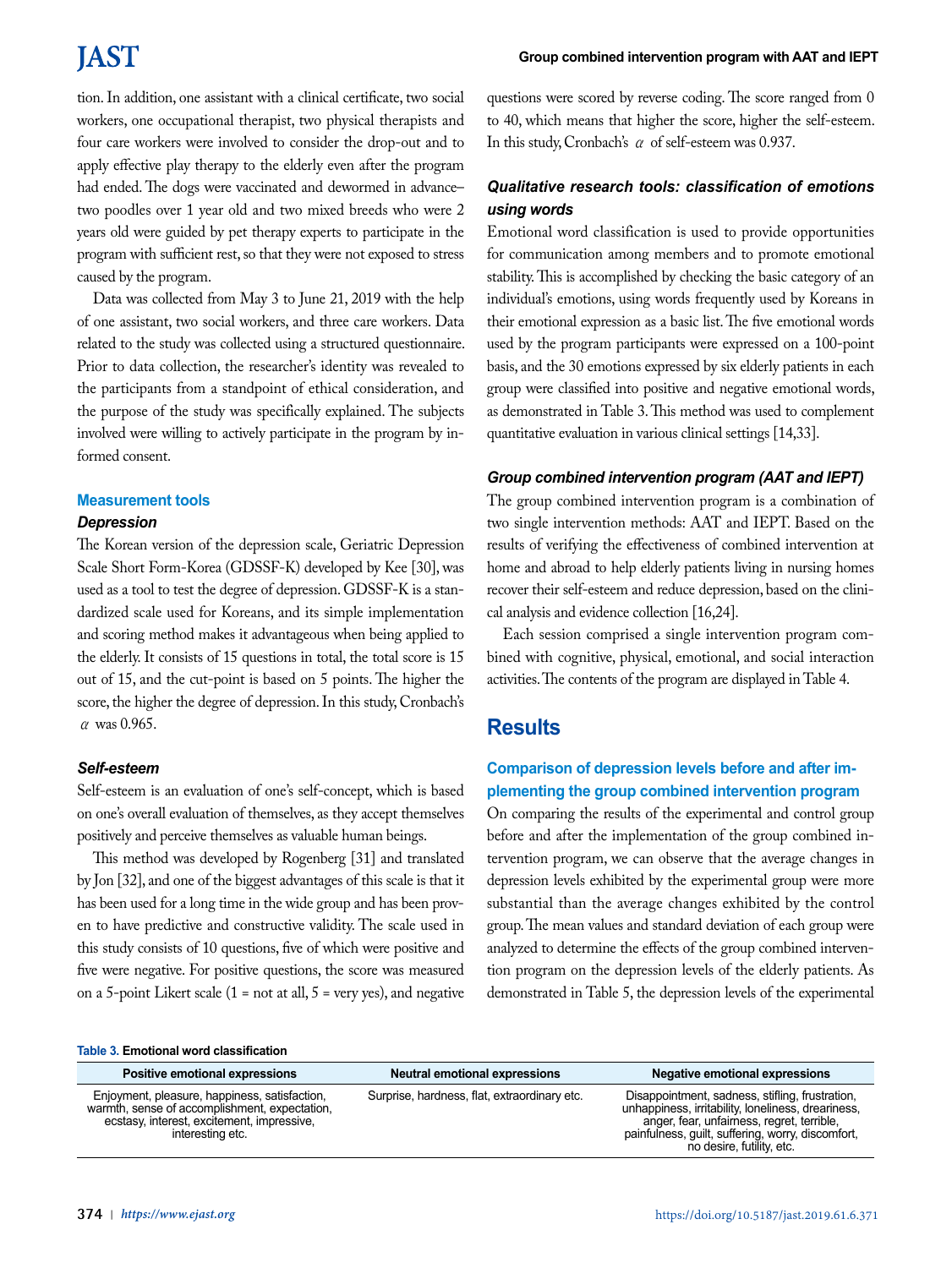| Table 4. Contents of group combined intervention program |  |  |
|----------------------------------------------------------|--|--|
|----------------------------------------------------------|--|--|

| <b>Stage</b><br>(session) | Goal                                                                                                                                    |                | Combined intervention activity and integration foundations by session                                                                                                                                                                                        |  |  |
|---------------------------|-----------------------------------------------------------------------------------------------------------------------------------------|----------------|--------------------------------------------------------------------------------------------------------------------------------------------------------------------------------------------------------------------------------------------------------------|--|--|
|                           |                                                                                                                                         | Session        | Activities                                                                                                                                                                                                                                                   |  |  |
| Initial<br>$(1-2)$        | Lapo formation<br>Ice-breaking to form intimacy                                                                                         |                | - Making name tag/Introducing myself and learning names of friends (IEPT-social interaction<br>activity)<br>- Who are you?/Singing (IEPT-emotional activity)                                                                                                 |  |  |
|                           | and trust between group<br>members, play therapists and<br>therapy dogs                                                                 | $\overline{2}$ | - Greeting a friend/singing rounds (IEPT-social interaction activity)<br>- Coloring the pictures of the puppies on the printing paper (IEPT-emotional activity)<br>- Explaining and sharing feelings on the therapy dogs (AAT-cognitive activity)            |  |  |
| Middle<br>$(3-6)$         | The approaching activities of<br>combined intervention                                                                                  | 3              | - Ensemble with maracas/our puppy is a Shaggy Puppy (IEPT-physical activity)<br>- Greeting the therapy dogs and skin ship (AAT-emotional activity)                                                                                                           |  |  |
|                           | - Cognitive activity<br>- Physical activity<br>- Emotional activity<br>- Social interaction activity                                    | 4              | - Hansam Play and chair exercises (IEPT-physical activity)<br>- Remembering therapy dogs (AAT-cognitive activity)<br>- Learning how to brush and massage a therapy dog (AAT-social interaction activity)                                                     |  |  |
|                           |                                                                                                                                         | 5              | - Hands-on games/prevention of dementia by finger yoga (IEPT-physical activity)<br>- Sending compliments and words of blessing (IEPT-social interaction activity)<br>- Listening to music with a therapy dogs/flower waltz (AAT-social interaction activity) |  |  |
|                           |                                                                                                                                         | 6              | - Talking about traditional story 'The dog and the cat' (IEPT-cognitive activity)<br>- Making a snack for therapy dogs (AAT-emotional activity)<br>- Sympathizing with the therapy dogs (AAT-social interaction activity)                                    |  |  |
| Final<br>$(7-8)$          | Activity and preparation for<br>finishing the program                                                                                   | 7              | - Therapy dogs grooming/collage (IEPT-physical activity)<br>- Matching emotions with the therapy dogs (AAT-social interaction activity)<br>- Making memory albums (IEPT-emotional activity)                                                                  |  |  |
|                           | Discussion and exchanged<br>opinions about the program,<br>sharing joyful experiences and<br>precious memories, feedback<br>and reviews | 8              | - You are flower, I am flower (IEPT-emotional activity)<br>- Share thoughts on the participation of the integrated intervention and closing                                                                                                                  |  |  |

IEPT, integrated elderly play therapy; AAT, animal-assisted therapy.

**Table 5. The effects of group combined intervention program on depression in elderly patients**

| <b>Variables</b> | Group<br>$(n = 6$ , each group) | <b>Pre-test</b><br>(Mean $\pm$ SD) | Post-test<br>(Mean $±$ SD) |
|------------------|---------------------------------|------------------------------------|----------------------------|
| Depression       | Experiment                      | $0.84 \pm 0.11^{\circ}$            | $0.62 \pm 0.13^b$          |
|                  | Control                         | $0.82 \pm 0.14^{\circ}$            | $0.83 \pm 0.12^{\circ}$    |

<sup>a,b</sup>Within rows, values with different superscripts are significant different ( $p < 0.05$ ).

**Table 6. The effects of group combined intervention program on selfesteem in elderly patients**

| <b>Variables</b> | Group<br>$(n = 6, each group)$ | <b>Pre-test</b><br>(Mean $\pm$ SD) | Post-test<br>(Mean $\pm$ SD) |
|------------------|--------------------------------|------------------------------------|------------------------------|
| Self-esteem      | Experiment                     | $3.38 \pm 0.47^{\circ}$            | $3.71 \pm 0.32^b$            |
|                  | Control                        | $3.22 \pm 0.45^{\circ}$            | $3.28 \pm 0.41^{\circ}$      |

 $a,b$ Within rows, values with different superscripts are significant different ( $p < 0.05$ ).

group significantly decreased by  $0.84 \pm 0.11$  and  $0.62 \pm 0.13$ , respectively ( $p < 0.05$ ).

### **Comparison of self-esteem before and after implementing the group combined intervention program**

In Table 6, on comparing the results of the experimental and control group before and after the implementation of the group combined intervention program, we can observe that the average changes in self-esteem exhibited by the experimental group were

more substantial than the average changes exhibited by the control group. The results on comparing the self-esteem scores based on the scale by Rogenberg [30], were as follows. The mean values and standard deviation of each group significantly increased to 3.38 ± 0.47 and  $3.71 \pm 0.32$ , respectively ( $\rho < 0.05$ ).

#### **Qualitative study: expression of emotions using words**

The application of group combined intervention in this study has a small number of samples and is limited to measure only quantitative evaluations due to the nature of psychological intervention. Therefore, the expression of emotion through words before and after the program was analyzed to supplement this. Five emotions were selected by each individual member of the experimental and control group and the degree of emotion was expressed on a 100-point basis. Among the 30 emotions expressed by the six elderly patients in the experimental group, 21 were positive, 3 were neutral, and 6 were negative. The most common positive expressions in the experimental group were happiness, enjoyment, interest, pleasure, excitement, whereas negative expressions were sadness, misfortune, painfulness, frustration, and regret. Among the 30 emotions expressed by the six elderly patients in the control group, 7 were positive, 11 were neutral, and 12 were negative. The most common negative expressions in the control group were irritated, frustrated, angry, and unmotivated. The results of comparing and analyzing the pre-test and post-test scores by dividing the

IAST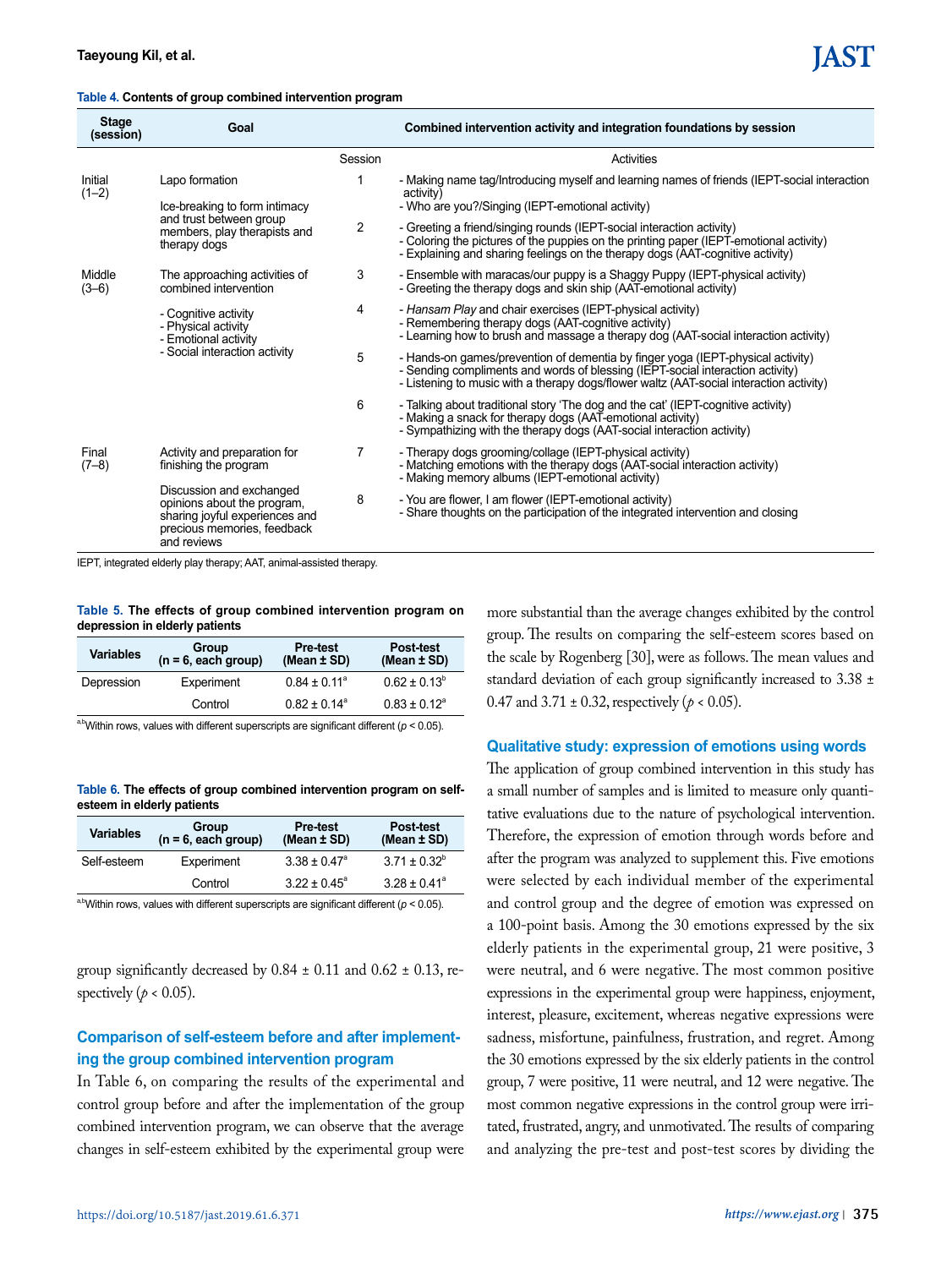| <b>Variables</b>    | <b>Pre-test</b><br>(Mean $±$ SD) | Post-test<br>(Mean ± SD) | t-value  |
|---------------------|----------------------------------|--------------------------|----------|
| Positive<br>emotion | $38.15 \pm 6.56^{\circ}$         | $57.17 \pm 6.89^{\circ}$ | 2.581    |
| Negative<br>emotion | $52.16 \pm 9.65^{\circ}$         | $39.15 \pm 8.96^{\circ}$ | $-1.961$ |

<sup>a,b</sup>Within rows, values with different superscripts are significant different ( $p < 0.05$ ).

emotional words expressed by the elderly into positive and negative expressions are demonstrated in Table 7.

# **Discussion**

The purpose of this study was to investigate the effects of group combined intervention on depression and self-esteem of geriatric patients living in a nursing home for the elderly in C province. The group combined intervention program combining AAT and IEPT was implemented once a week for 50 minutes. It included objective cognitive, physical and emotional activities as well as social interaction activities, and was conducted over 8 sessions. The subjects of this study were twelve patients aged 65 or older. Six patients were assigned to the experimental group and six to the control group. To verify the effectiveness of the combined intervention, the Korean version of the depression scale for the elderly developed by Rogenberg [31] was used. Self-esteem was analyzed using the scale adapted by Jon [32]. For qualitative analysis, emotional word classification was used, and the main results are as follows.

First, the group combined intervention program combining AAT and IEPT was effective in reducing depression levels of the elderly patients. These results are based on the results of studies by Lee et al. [15] and Kim et al. [12], who applied the combined intervention method to elderly patients with early dementia, and Kim et al. [6] who applied the combined intervention method to the elderly with high depression levels using elderly welfare centers. It can be inferred that this method helps to maintain an optimal state and aids in preventing or solving psychosocial difficulties. This is achieved by active participation of the study subjects and with confidence in the application of AAT and IEPT, which are single intervention methods.

Second, the group combined intervention program combining AAT and IEPT was effective in improving the self-esteem of the elderly patients. The results are based on results by Burgener et al. [8], which showed that this study was effective in improving self-esteem through positive changes, such as the application of complex intervention on the elderly with low self-esteem using mental health centers Kim [25] and in the case of Kim [28] who applied complex intervention on the elderly living alone. There

#### **Group combined intervention program with AAT and IEPT**

was also a reported improvement in social behavior by applying complex intervention on the elderly with early dementia. Thus, we can infer that it is very important to optimize the power of intervention methods and provide a rich environment by applying an essential model based on complex intervention in order to improve factors such as self-esteem, which are necessary for a healthy and balanced mental state.

Third, the combined intervention program implemented in this study showed a significant difference in the emotional expression of the elderly patients before and after the program. The elderly patients who were assigned to the experimental group expressed a lot of positive emotions, using words such as happiness, pleasure, interest, enjoyment, and excitement. It provided them an opportunity to experience various emotions by expressing the negative feelings they had suppressed.

Based on the summarized results, our suggestions are as follows.

First, psychotherapy with the intervention of the treatment assistance dogs was not harmful or negative to the elderly having mental pain, and the most reasonable result was demonstrated in clinical environments requiring intervention [27]. However, in the past, single intervention AAT was generally combined with occupational therapy, art therapy, music therapy, spiritual training, and exercise. As this study demonstrates, IEPT adopted as a single intervention method can play an important role as a new alternative for improving lost abilities, recovering memories, fostering positive interpersonal relationships and improving social function because integrated approach activities such as music, art work, language literature, physical exercise, cognitive games, life, traditional play, and hand-on play are possible. Therefore, it is necessary to expand the combined intervention methods of AAT and IEPT as they are preventively effective, highly accessible, and clinically significant.

Second, it is very important to know which non-drug therapy is mediated as well as how it is mediated in a group combined intervention [34]. It is demonstrated that structured group intervention can eliminate negative factors to improve social participation and relationships of the elderly [35]. Despite the fact that competence of experts in group intervention is very important, there are not many studies that objectively determine this. Consequently, multidisciplinary clinical studies should be conducted in order to apply complex intervention of AAT and IEPT to various groups. Also, the most important factor for group combined interventions to be successful is the need to cultivate professionals who will provide professional services. This can be facilitated through the interaction of therapists and subjects in various fields of study.

Third, after introducing the treatment dogs at the nursing home, it was deduced that the therapeutic benefits to the elderly patients' mental health could be extended by increasing the opportunity of interactions with the caregivers and animals as well as elderly pa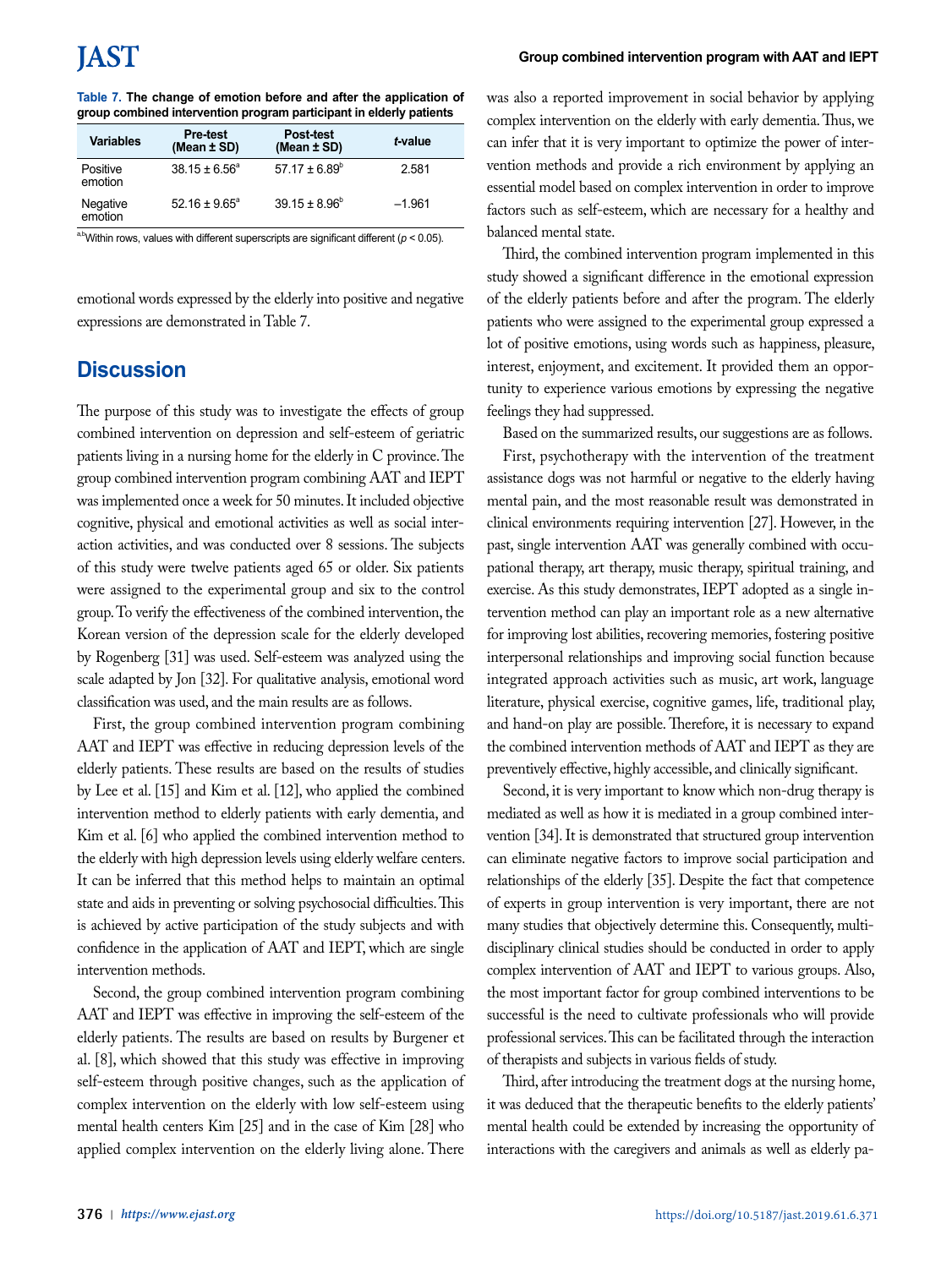tients having dementia [36]. In addition, the use of therapy animals in institutions and residential facilities and the combined intervention including animals demonstrated an increase in social interaction and language use in comparison to traditional treatments. It was also found that they served as motivators to encourage active participation in programs [26]. Other studies have been continuously trying to implement alternative treatment strategies that bring humans and animals together, as it also allows elderly people to care for weaker animals in a pleasant environment, fostering social contact, spiritual training, exercise, and play [37]. Therefore, it is anticipated that discussions on policy support will soon make it possible to provide programs for the elderly in various institutions or facilities that require group combined intervention.

This study is meaningful as it demonstrates the possibility of effective and appropriate therapeutic intervention and fusion research, by verifying the effect on depression and self-esteem of geriatric patients residing in geriatric nursing homes, applying the group combined intervention of AAT and IEPT. However, the limitations of this study for generalization of the results are as follows.

For generalization and validation of the study, appropriate samples were obtained and tests were conducted before and after implementing the intervention methods to compare both groups considering the expansion of subjects and socio-demographic characteristics. However, it is expected that pre-tests, post-tests, and follow-up tests will be conducted to verify the continuous effect of complex intervention in future studies. In addition, it is suggested that further studies should be conducted on the experimental group and strict allocation methods need to be utilized to determine the value and cost-rate of group combined intervention.

#### **Competing interests**

No potential conflict of interest relevant to this article was reported.

#### **Funding sources**

This work was supported by research fund of Chungnam National University.

#### **Acknowledgements**

Not applicable.

#### **Availability of data and material**

Upon reasonable request, the datasets of this study can be available from the corresponding author.

#### **Authors' contributions**

Conceptualization: Kil TY. Data curation: Kim MK.

Formal analysis: Kim MK. Methodology: Kil TY, Kim HM. Software: Kim MK. Validation: Kim HM. Investigation: Kil TY. Writing - original draft: Kil TY. Writing - review & editing: Kil TY, Kim HM, Kim MK.

#### **Ethics approval and consent to participate**

Not applicable.

### **ORCID**

| Taeyoung Kil | https://orcid.org/0000-0003-4143-449X |
|--------------|---------------------------------------|
| Hak-man Kim  | https://orcid.org/0000-0002-4910-4172 |
| Minkyu Kim   | https://orcid.org/0000-0002-9259-8219 |

## **References**

- 1. Kang MS. A psychological study on the adaptation process of inpatients in nursing homes. Korean Soc Gerontol Soc Welf. 2012;2:58-80.
- 2. Blazer D. Depression in the elderly. N Engl J Med. 1989;320:164-6.
- 3. Lee JH. The effect of group music program on depression in the institutionalized elderly. J Korean Gerontol Nurs. 2001;3:42-52.
- 4. Choi YA. A survey on the depression, self-esteem and health behavior of the aged. Korean J Gerontol Soc Welf. 2003;21:27- 47.
- 5. Park GJ, Lee JH, Bae KE, Kang YH, Song HS. Self-esteem and depression of elders in welfare facilities. J Korean Gerontol Nurs. 2007;9:51-9.
- 6. Kim YK. The effect of group theraplay on self-esteem and depression of the elderly in day care center. Korea J Couns. 2011;12:1527-44.
- 7. Chung HJ. Music therapy: understanding and application. Seoul: Ehwa Womans University Press; 2005.
- 8. Burgener SC, Yang Y, Gilbert R, Marsh-Yant S. The effects of a multimodal intervention on outcomes of persons with early-stage dementia. Am J Alzheimers Dis Other Demen. 2008;23:382-94.
- 9. Carrie I, van Kan GA, Gillette-Guyonnet S, Andrieu S, Dartigues JF, Touchon J, et al. Recruitment strategies for preventive trials. The MAPT study (MultiDomain Alzheimer Preventive Trial). J Nutr Health Aging. 2012;16:355-9.
- 10. Shin SJ, Lee JS, Kim SK, Jeon BJ. The effect of a group occupational therapy on cognitive function and depression for mild dementia patients in a community. Korean J Occup Ther.